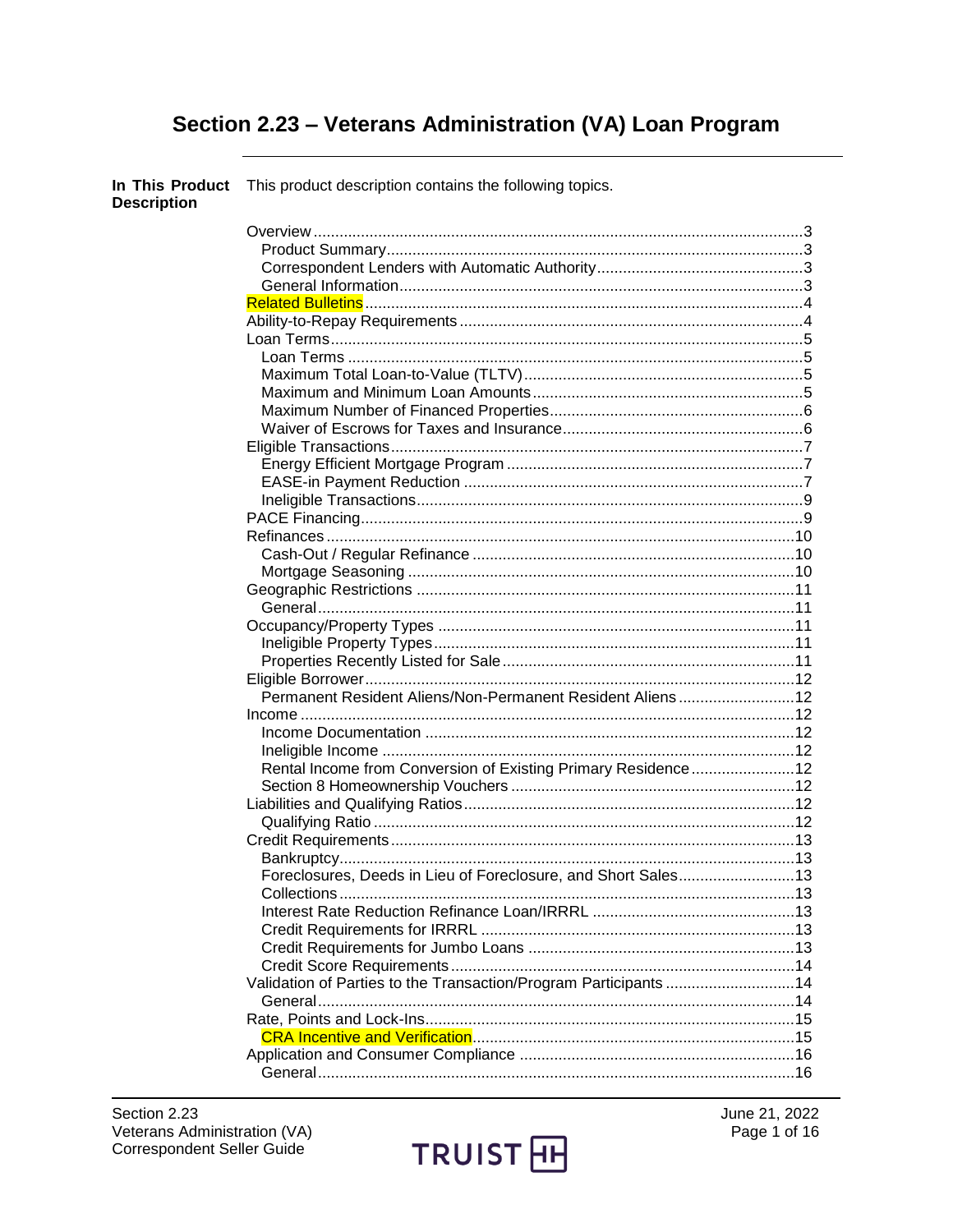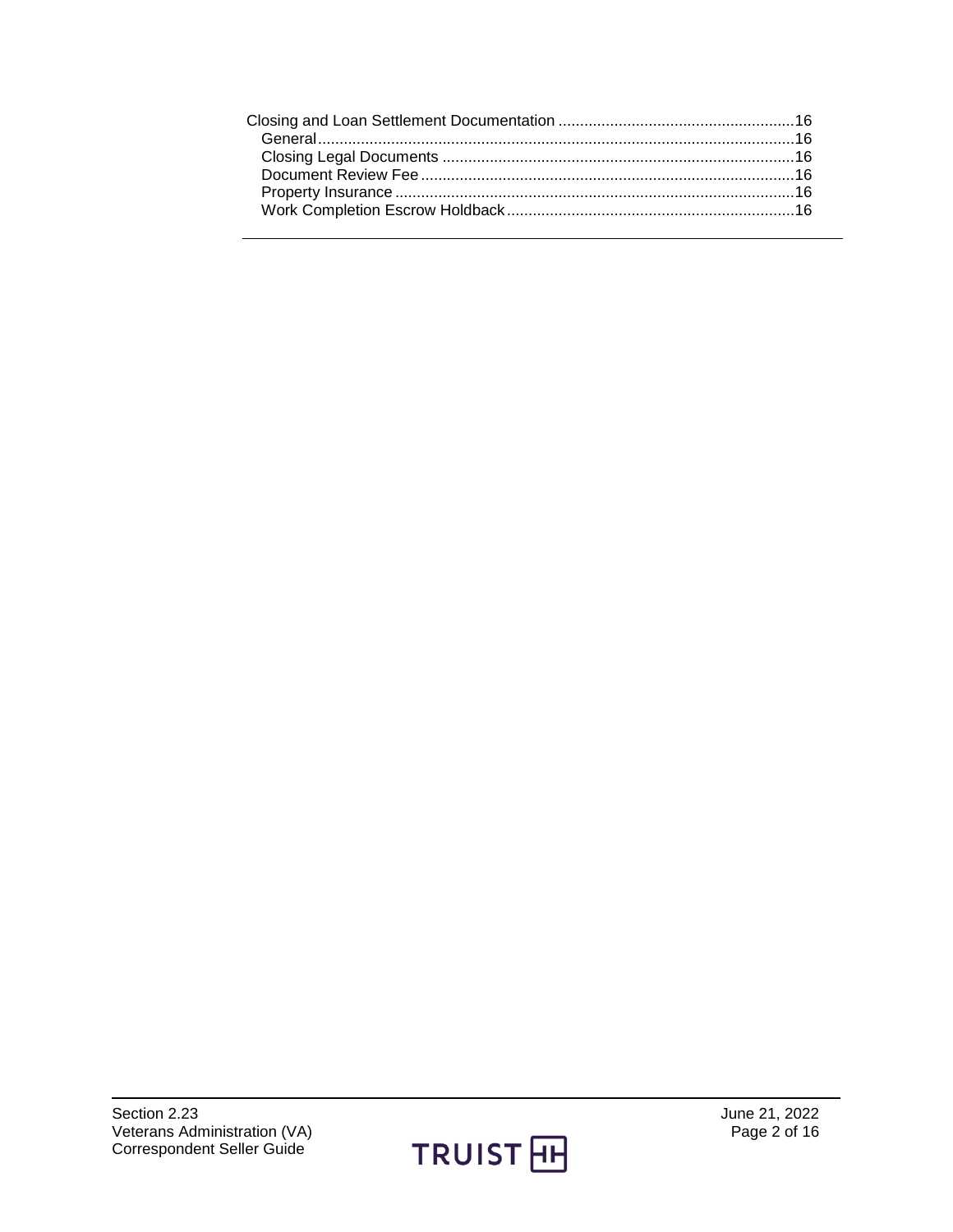<span id="page-2-3"></span><span id="page-2-2"></span><span id="page-2-1"></span><span id="page-2-0"></span>

| <b>Overview</b>                                                              |                                                                                                                                                                                                                                                                                                                                                                                                                                                                                                                                                                                                                        |
|------------------------------------------------------------------------------|------------------------------------------------------------------------------------------------------------------------------------------------------------------------------------------------------------------------------------------------------------------------------------------------------------------------------------------------------------------------------------------------------------------------------------------------------------------------------------------------------------------------------------------------------------------------------------------------------------------------|
| <b>Product</b><br><b>Summary</b>                                             | <b>General Information</b><br>This product description describes Truist's Department of Veteran Affairs (VA)<br>mortgage programs. VA loans are guaranteed by the Department of Veteran Affairs.<br>Guidance not addressed in this product description will follow VA Lender Handbook<br>26-7 and any other applicable Circulars or Handbooks not superseded by 26-7.<br>Correspondent lenders with Automatic Authority direct questions for scenarios,<br>guidelines or other requirements to VA. Questions regarding Truist credit overlays<br>may be directed to the Truist Product Support Team at 800.382.2111.   |
| Correspondent<br><b>Lenders with</b><br><b>Automatic</b><br><b>Authority</b> | Correspondent lenders with VA Automatic Authority with SAR underwriters on<br>staff may sell VA loans to Truist underwritten and closed in full compliance with<br>all regulations. Truist is not responsible for training correspondent lenders or<br>providing VA handbooks or Circulars.<br>Correspondent lenders are responsible for remitting funding fees and for<br>$\bullet$<br>obtaining a Loan Guarantee Certificate (LGC) on each loan. Additionally, the<br>correspondent lender is responsible for reviewing the LGC for accuracy. Truist<br>will enforce repurchase of VA loans that do not have an LGC. |
| General<br><b>Information</b>                                                | For government insuring and servicing requirements, the veteran utilizing VA<br>entitlement in the transaction MUST be the "primary" borrower on a loan<br>application when there is a non-veteran borrower, regardless of the amount of<br>income or credit that is being used to qualify the borrower or the amount of<br>assets contributed into the transaction.<br>Conforming and Jumbo fixed rate products are available.<br>$\bullet$                                                                                                                                                                           |
|                                                                              | Note: Loan amounts, less any financed funding fee, of \$647,201 to \$1,033,000<br>are eligible. These loans are considered "jumbo" and will be priced as "jumbo"<br>loans.                                                                                                                                                                                                                                                                                                                                                                                                                                             |
|                                                                              | Truist sells VA loans on the secondary market by pooling them in Ginnie Mae<br>$\bullet$<br>pass-through mortgage-backed securities. The requirements of both VA and<br>Ginnie Mae must be fulfilled without exception to produce a saleable loan.                                                                                                                                                                                                                                                                                                                                                                     |

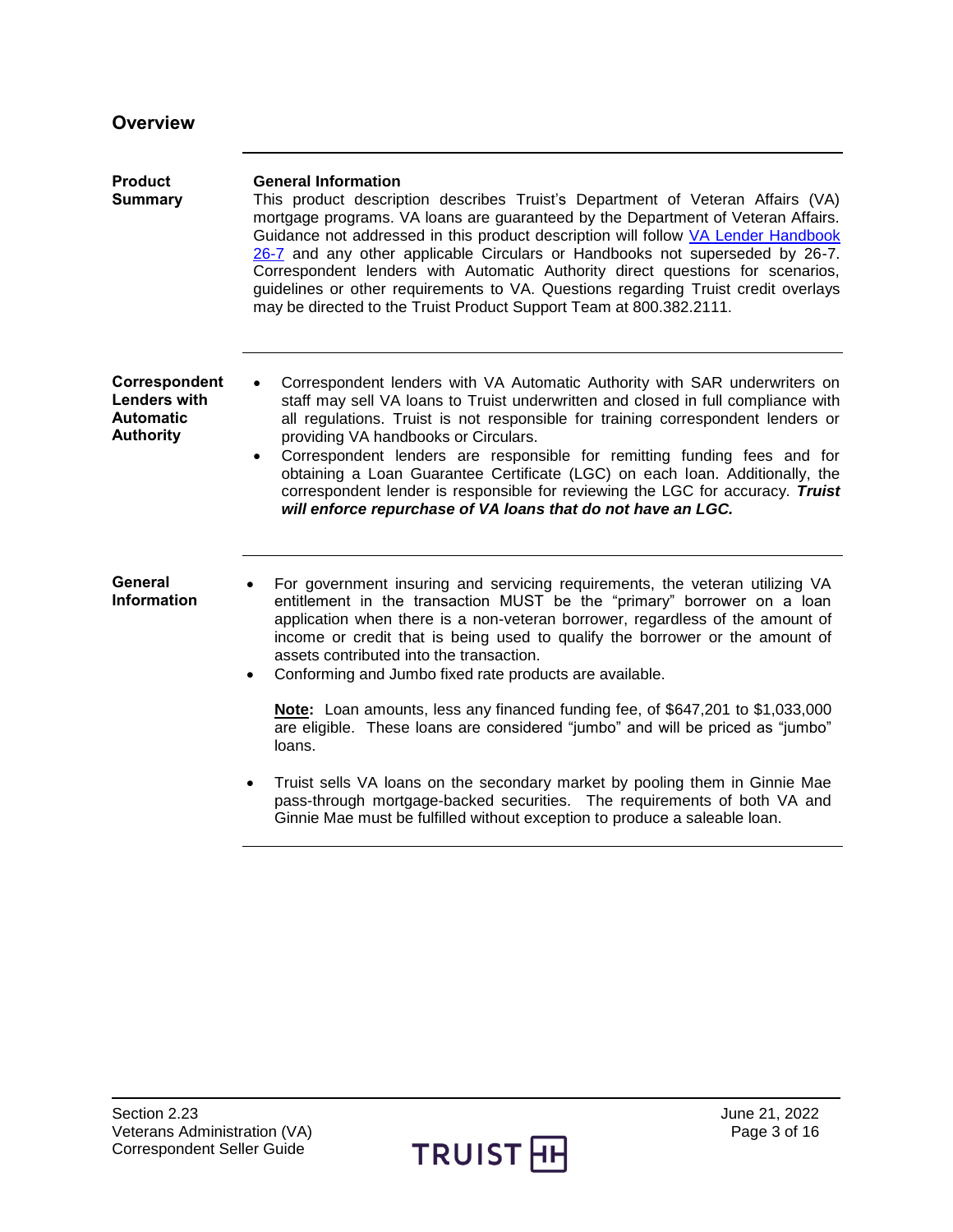### <span id="page-3-0"></span>**Related Bulletins**

**General** Related bulletins are provided below in PDF format. To view the list of published bulletins, select the applicable year below.

- [2022](http://truistsellerguide.com/manual/cor/bulletins/Related%20Bulletins/2022/CVA2022.pdf)
- $2021$
- [2020](http://truistsellerguide.com/manual/cor/bulletins/Related%20Bulletins/2020/CVA2020.pdf)
- $2019$  $2019$

### <span id="page-3-1"></span>**Ability-to-Repay Requirements**

| <b>Ability-to-</b>  | Reference: See Section 1.05: Underwriting to view the Ability-to-Repay |
|---------------------|------------------------------------------------------------------------|
| Repay               | requirements.                                                          |
| <b>Requirements</b> |                                                                        |

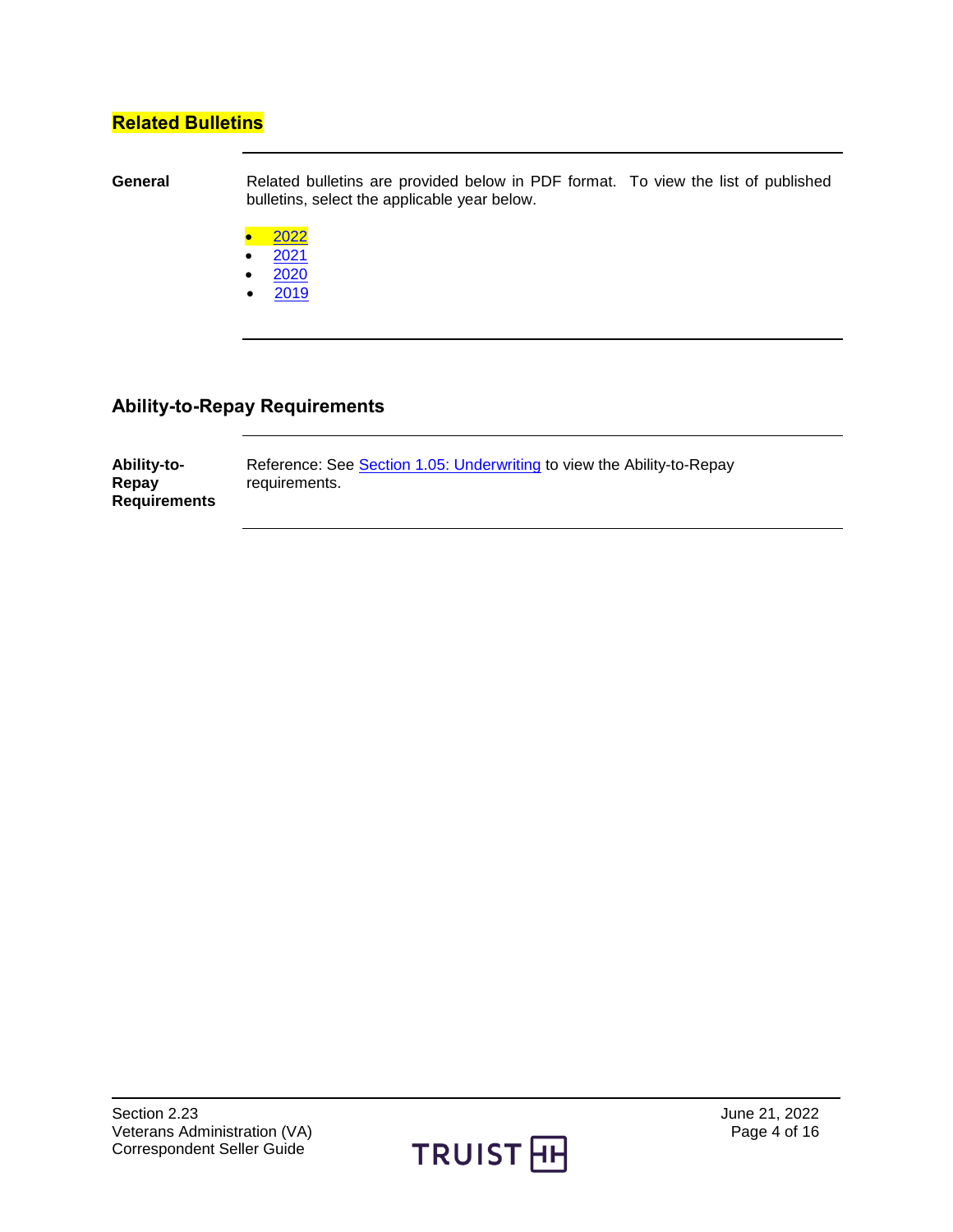## <span id="page-4-0"></span>**Loan Terms**

<span id="page-4-3"></span><span id="page-4-2"></span><span id="page-4-1"></span>

| <b>Loan Terms</b>                                    | The following table shows loan terms for eligible loan types.                         |                                                                                                                                                                                                                                                       |                             |                                            |
|------------------------------------------------------|---------------------------------------------------------------------------------------|-------------------------------------------------------------------------------------------------------------------------------------------------------------------------------------------------------------------------------------------------------|-----------------------------|--------------------------------------------|
|                                                      | Type of VA Loan<br><b>Eligible Loan Term</b>                                          |                                                                                                                                                                                                                                                       |                             |                                            |
|                                                      | Conforming                                                                            | <b>Fixed Rate</b>                                                                                                                                                                                                                                     |                             |                                            |
|                                                      | • Purchase, Cash-Out/Regular Refinances, and<br>fee, less than or equal to \$647,200. | IRRRLs on loan amounts, less any financed funding                                                                                                                                                                                                     | up to 30 years<br>$\bullet$ |                                            |
|                                                      | Jumbo                                                                                 |                                                                                                                                                                                                                                                       | <b>Fixed Rate</b>           |                                            |
|                                                      | amounts, less any financed funding fee, of<br>\$647,201. to \$1,033,000.              | Purchase and Cash-Out/Regular Refinances on loan                                                                                                                                                                                                      | $\bullet$<br>20 to 30 years | Annual amortization terms                  |
|                                                      | of \$647,201 to \$750,000.                                                            | IRRRLs on loan amounts, less any financed funding                                                                                                                                                                                                     |                             |                                            |
| <b>Maximum Total</b><br>Loan-to-Value<br>(TLTV)      | refinance transaction.                                                                | The maximum TLTV permitted for is 105% for a Purchase or cash-out/regular                                                                                                                                                                             |                             |                                            |
| <b>Maximum and</b><br><b>Minimum Loan</b><br>Amounts | transaction types.                                                                    | The following table shows maximum and minimum loan amounts for eligible                                                                                                                                                                               |                             |                                            |
|                                                      | <b>Transaction Type</b>                                                               | <b>Maximum Loan Amount</b>                                                                                                                                                                                                                            |                             | <b>Minimum Total</b><br><b>Loan Amount</b> |
|                                                      | Purchase                                                                              | \$1,033,000                                                                                                                                                                                                                                           |                             | None                                       |
|                                                      |                                                                                       | See notes below for Jumbo loan amounts.                                                                                                                                                                                                               |                             |                                            |
|                                                      | Cash-Out/Regular                                                                      | \$1,033,000                                                                                                                                                                                                                                           |                             | None                                       |
|                                                      | Refinance                                                                             | See notes below for Jumbo loan amounts.                                                                                                                                                                                                               |                             |                                            |
|                                                      | <b>IRRRL</b>                                                                          | \$750,000                                                                                                                                                                                                                                             |                             | None                                       |
|                                                      | Notes:                                                                                |                                                                                                                                                                                                                                                       |                             |                                            |
|                                                      | $\bullet$                                                                             | The maximum loan amount does not include the financed VA Funding Fee.                                                                                                                                                                                 |                             |                                            |
|                                                      | ٠<br>or appraised value from the Notice of Value.                                     | Ginnie Mae requires the amount of cash down payment or equity plus the amount of the<br>veteran's available entitlement to equal at least 25% of the lesser of the purchase price                                                                     |                             |                                            |
|                                                      | $\bullet$<br>amount.                                                                  | For Veterans with full entitlement, the maximum amount of guaranty is 25% of the loan                                                                                                                                                                 |                             |                                            |
|                                                      |                                                                                       | For Veterans who have previously used entitlement and such entitlement has not been<br>restored, the maximum amount of guaranty is the lesser of 25 percent of the loan<br>amount or the maximum amount of guaranty entitlement available.            |                             |                                            |
|                                                      | $\bullet$                                                                             | The maximum amount of guaranty entitlement is 25 percent the Freddie Mac CLL,                                                                                                                                                                         |                             |                                            |
|                                                      | $\bullet$<br>Worksheet (COR 0341).                                                    | reduced by the amount of entitlement previously used (not restored) by the Veteran.<br>To determine maximum loan amount, for Veterans who have previously used<br>entitlement and such entitlement has not been restored, refer to the VA Entitlement |                             |                                            |
|                                                      | transaction.                                                                          | Lenders are required to independently verify the acceptability of the VA loan amount on each                                                                                                                                                          |                             |                                            |
|                                                      |                                                                                       |                                                                                                                                                                                                                                                       |                             | Continued on next page                     |

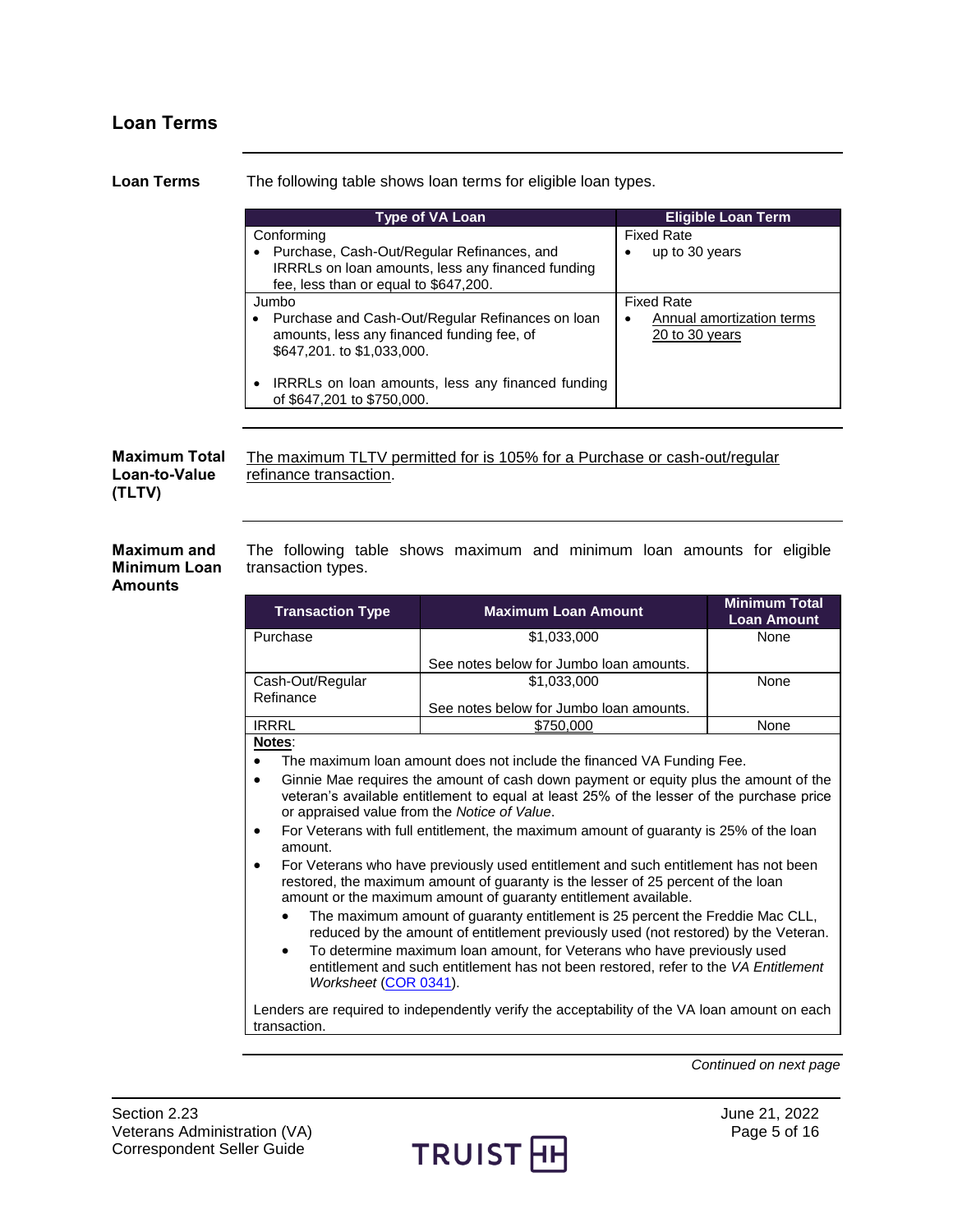### **Loan Terms,** Continued

<span id="page-5-1"></span><span id="page-5-0"></span>

| <b>Maximum</b><br>Number of<br><b>Financed</b><br><b>Properties</b>            | Maximum number of financed properties with any lender is (4)<br>$\bullet$<br>The number of financed properties is combined for all borrowers on the loan<br>$\bullet$<br>The following property types are excluded in the maximum number of financed<br>$\bullet$<br>properties:<br>Commercial real estate,<br>franchises,<br>$\bullet$<br>multi-family properties(i.e., greater than 4 units).<br>joint or total ownership of a property held in the name of a corporation or S-<br>corporation, even if the borrower is the owner of the corporation and the<br>financing is in the name of the corporation or S-corporation,<br>vacant (residential) lots,<br>timeshares,<br>Ownership of a property that is held in the name of an LLC or partnership<br>where the borrower(s) have an individual or combined ownership in the LLC<br>or partnership of less than 25% and the financing is in the name of the LLC<br>or partnership, and<br>manufactured home on a leasehold estate not titled as real property (chattel<br>lien on the home). |
|--------------------------------------------------------------------------------|----------------------------------------------------------------------------------------------------------------------------------------------------------------------------------------------------------------------------------------------------------------------------------------------------------------------------------------------------------------------------------------------------------------------------------------------------------------------------------------------------------------------------------------------------------------------------------------------------------------------------------------------------------------------------------------------------------------------------------------------------------------------------------------------------------------------------------------------------------------------------------------------------------------------------------------------------------------------------------------------------------------------------------------------------|
| <b>Waiver of</b><br><b>Escrows for</b><br><b>Taxes and</b><br><b>Insurance</b> | Waiver of escrows for taxes and insurance is not permitted.                                                                                                                                                                                                                                                                                                                                                                                                                                                                                                                                                                                                                                                                                                                                                                                                                                                                                                                                                                                        |

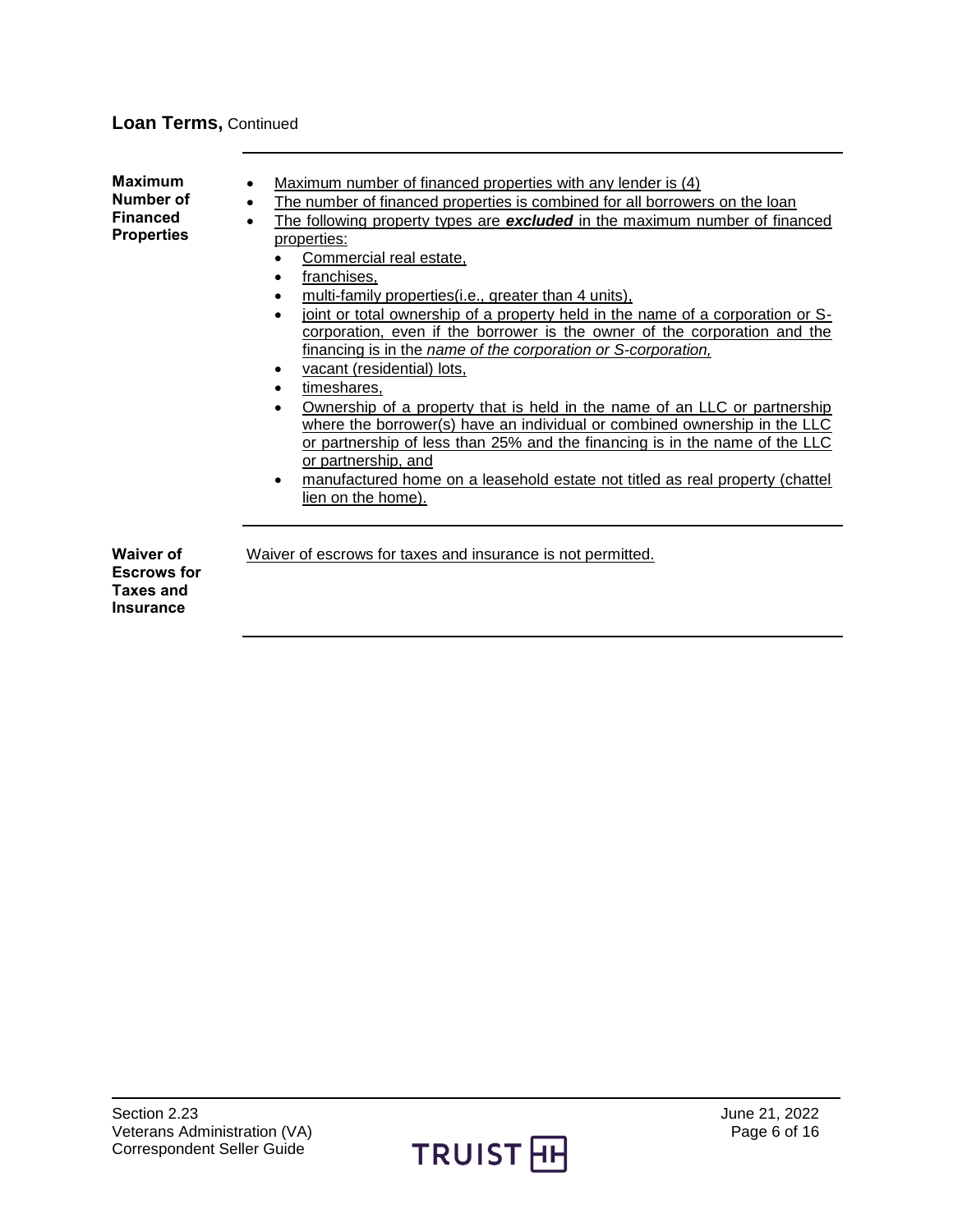# <span id="page-6-0"></span>**Eligible Transactions**

<span id="page-6-2"></span><span id="page-6-1"></span>

| <b>Energy</b><br><b>Efficient</b><br>Mortgage<br>Program | All upgrades must be complete prior to purchase by Truist.                                                                                                                                                                                                                                                                                                                                                                                                                                                                                                                                                                                                                                                                            |
|----------------------------------------------------------|---------------------------------------------------------------------------------------------------------------------------------------------------------------------------------------------------------------------------------------------------------------------------------------------------------------------------------------------------------------------------------------------------------------------------------------------------------------------------------------------------------------------------------------------------------------------------------------------------------------------------------------------------------------------------------------------------------------------------------------|
| <b>EASE-in</b><br><b>Payment</b><br><b>Reduction</b>     | General<br>The "Ease-In" payment reduction feature where the seller/builder contributes<br>interest payments up to the first six (6) months allowing the borrower to "ease-in"<br>into a new home and to "ease-in" to the monthly payments for loan amounts, less<br>any financed funding fee, less than or equal to \$647,200.<br>The maximum interest subsidy may not exceed the four percent (4%) seller<br>٠<br>concession.<br>The builder or seller may pay the interest portion beginning with the first payment<br>$\bullet$<br>up to the 6th month payment.                                                                                                                                                                   |
|                                                          | <b>Requirements</b><br>This feature is only available for a 30-year fixed rate VA purchase transaction.<br>Borrower must qualify at the note rate.<br>$\bullet$<br>The maximum contribution of 4% of the sales price may be used towards the<br>$\bullet$<br>borrower's interest, closing costs and/or prepaids.<br>Any dollar amount over the 4% seller contribution limit must be subtracted dollar-<br>$\bullet$<br>for-dollar from the sales price.<br>The seller/builder contribution, which is disbursed monthly must be a fixed amount<br>$\bullet$<br>(i.e., payments applied to the monthly interest cannot fluctuate from month to month).<br>No portion of the funds may be applied to the principal balance.<br>$\bullet$ |
|                                                          | <b>Ineligible Transactions</b><br>The following transactions are not eligible for use with the Ease-In Payment<br>$\bullet$<br>Reduction:<br>Adjustable Rate Mortgages<br>$\bullet$<br>Temporary buydowns<br>$\bullet$<br><b>Amortization Schedule</b>                                                                                                                                                                                                                                                                                                                                                                                                                                                                                |
|                                                          | An amortization schedule may be obtained on the Truist website, or similar loan<br>٠<br>amortization programs can be used.<br>The following items are determined by running an amortization schedule:<br>$\bullet$<br>Total Seller Paid Contribution: the dollar amount of the seller paid interest,<br>Reduced Payment Period: the number of months during which interest<br>payments are made, and<br>Interest Payment: a fixed dollar amount being paid monthly toward borrower<br>$\bullet$<br>interest from the seller/builder contribution.                                                                                                                                                                                     |
|                                                          | Continued on next page                                                                                                                                                                                                                                                                                                                                                                                                                                                                                                                                                                                                                                                                                                                |
|                                                          |                                                                                                                                                                                                                                                                                                                                                                                                                                                                                                                                                                                                                                                                                                                                       |

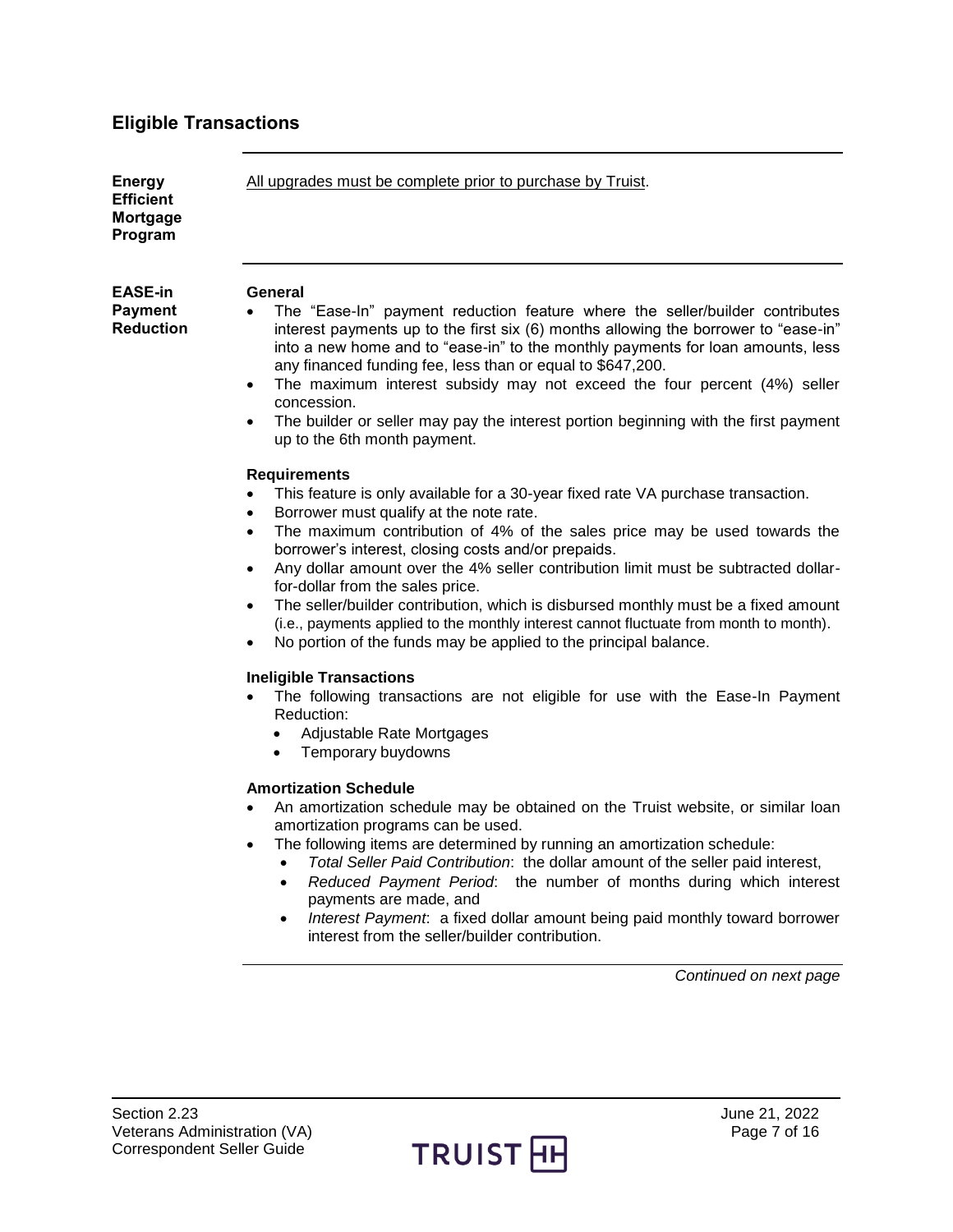#### **Eligible Transactions,** Continued

**EASE-in Payment Reduction,** (continued)

#### **Interest Payment Reduction Calculation**

- An example of a 5-month interest payment reduction on a loan amount of \$97,000 at 6% interest is shown in the table below.
- The seller's interest contribution for the payment reduction is a fixed amount that cannot exceed the last month of the subsidy period.
- The maximum monthly interest contribution amount in the example below is \$483.00.

| <b>Monthly</b><br><b>Payment</b> | <b>Principal</b> | Interest | Total P & I | <b>Buydown</b><br><b>Contribution</b> | <b>Borrower</b><br><b>Contribution</b> |
|----------------------------------|------------------|----------|-------------|---------------------------------------|----------------------------------------|
| # 1                              | \$96.56          | \$485.00 | \$581.56    | \$483.00                              | \$98.56                                |
| #2                               | \$97.04          | \$484.52 | \$581.56    | \$483.00                              | \$98.56                                |
| #3                               | \$97.53          | \$484.03 | \$581.56    | \$483.00                              | \$98.56                                |
| #4                               | \$98.02          | \$483.54 | \$581.56    | \$483.00                              | \$98.56                                |
| #5                               | \$98.51          | \$483.05 | \$581.56    | \$483.00                              | \$98.56                                |

#### **Loan Set-Up**

- The following program and investor codes are applicable for the origination system. Additionally, they apply to Non-AUS or Fannie Mae DU.
	- Program Code = V30SPI
	- $\bullet$  Investor Code = 000

The tables below show the origination system procedures.

| <b>The Origination System</b> |                                             |  |
|-------------------------------|---------------------------------------------|--|
| <b>Field</b>                  | <b>Input</b>                                |  |
| Program Code                  | V30SPI                                      |  |
| <b>Target Investor</b>        | 000 (should pre-fill)                       |  |
| <b>Buydown Code</b>           | <b>SPI</b>                                  |  |
| Type                          | D (for dollar buydown)                      |  |
| Who Pays Buydown              | S (for seller)                              |  |
| Amount                        | \$ Amount of monthly fixed interest payment |  |
|                               | fund                                        |  |
| <b>MOS</b>                    | # of months seller will pay toward the      |  |
|                               | interest portion of PITI payment            |  |

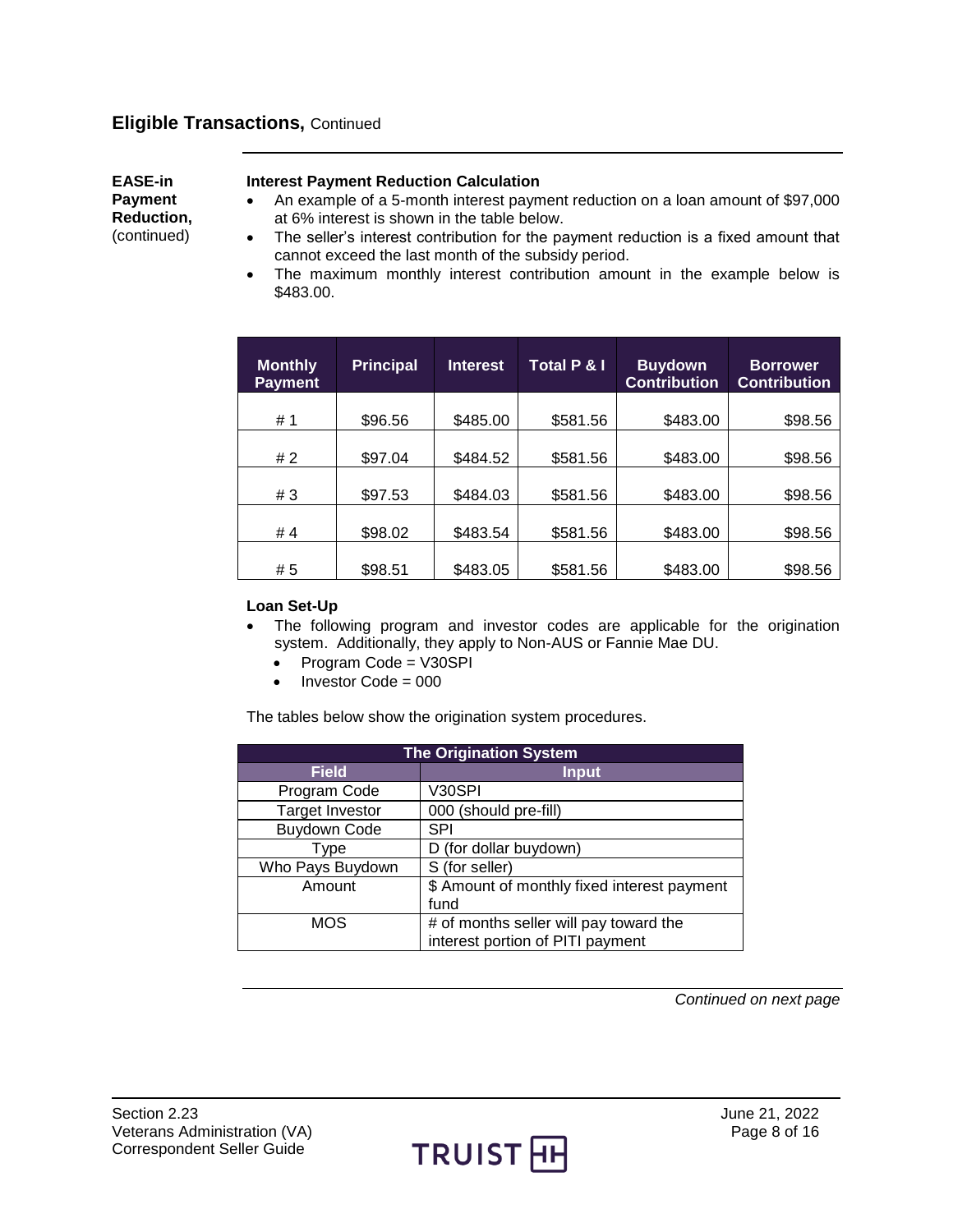## **Eligible Transactions,** Continued

| <b>EASE-in</b><br><b>Payment</b><br>Reduction,<br>(continued) | <b>Closing</b><br>The Seller-Paid Interest Buydown Agreement must be completed by the Loan<br>Closer and signed by the borrower and sellers.<br>The Ease-In seller paid interest contribution must be shown on the settlement<br>$\bullet$<br>statement as a seller credit and be labeled "Seller-Paid Interest Contribution, 5<br>months @ \$483." with \$2415 (per example above) under the seller's column.<br>Additional funds paid by the seller over and above the cumulative interest<br>$\bullet$<br>calculation must be shown as a closing cost credit to the borrower on the<br>settlement statement.<br>The servicing department will disburse the Ease-In seller-paid interest contribution<br>$\bullet$<br>shown on the settlement statement on a monthly basis and bill the borrower for<br>the difference. As far as IRS reporting is concerned, servicing will back out the<br>seller-paid interest buydown funds for year-end reporting purposes on Form 1098. |
|---------------------------------------------------------------|---------------------------------------------------------------------------------------------------------------------------------------------------------------------------------------------------------------------------------------------------------------------------------------------------------------------------------------------------------------------------------------------------------------------------------------------------------------------------------------------------------------------------------------------------------------------------------------------------------------------------------------------------------------------------------------------------------------------------------------------------------------------------------------------------------------------------------------------------------------------------------------------------------------------------------------------------------------------------------|
| Ineligible<br><b>Transactions</b>                             | The following transactions are ineligible:<br>Any ARM Program<br>$\bullet$<br>Ease-In Payment Feature on Jumbo Loans<br>$\bullet$<br>Borrower-paid temporary buydowns<br>$\bullet$<br>VA Cash-out refinances > 90% LTV, including any financed funding fee                                                                                                                                                                                                                                                                                                                                                                                                                                                                                                                                                                                                                                                                                                                      |
| <b>PACE Financing</b><br><b>PACE</b>                          | A purchase or cash-out/regular refinance loan transaction with a PACE loan                                                                                                                                                                                                                                                                                                                                                                                                                                                                                                                                                                                                                                                                                                                                                                                                                                                                                                      |
| <b>Financing</b>                                              | remaining in a first or subordinate lien position to the new mortgage transaction                                                                                                                                                                                                                                                                                                                                                                                                                                                                                                                                                                                                                                                                                                                                                                                                                                                                                               |

<span id="page-8-1"></span><span id="page-8-0"></span>

**remaining** in a first or subordinate lien position to the new mortgage transaction is not eligible. All PACE obligations **must** be paid off as a condition to obtaining a new mortgage loan.

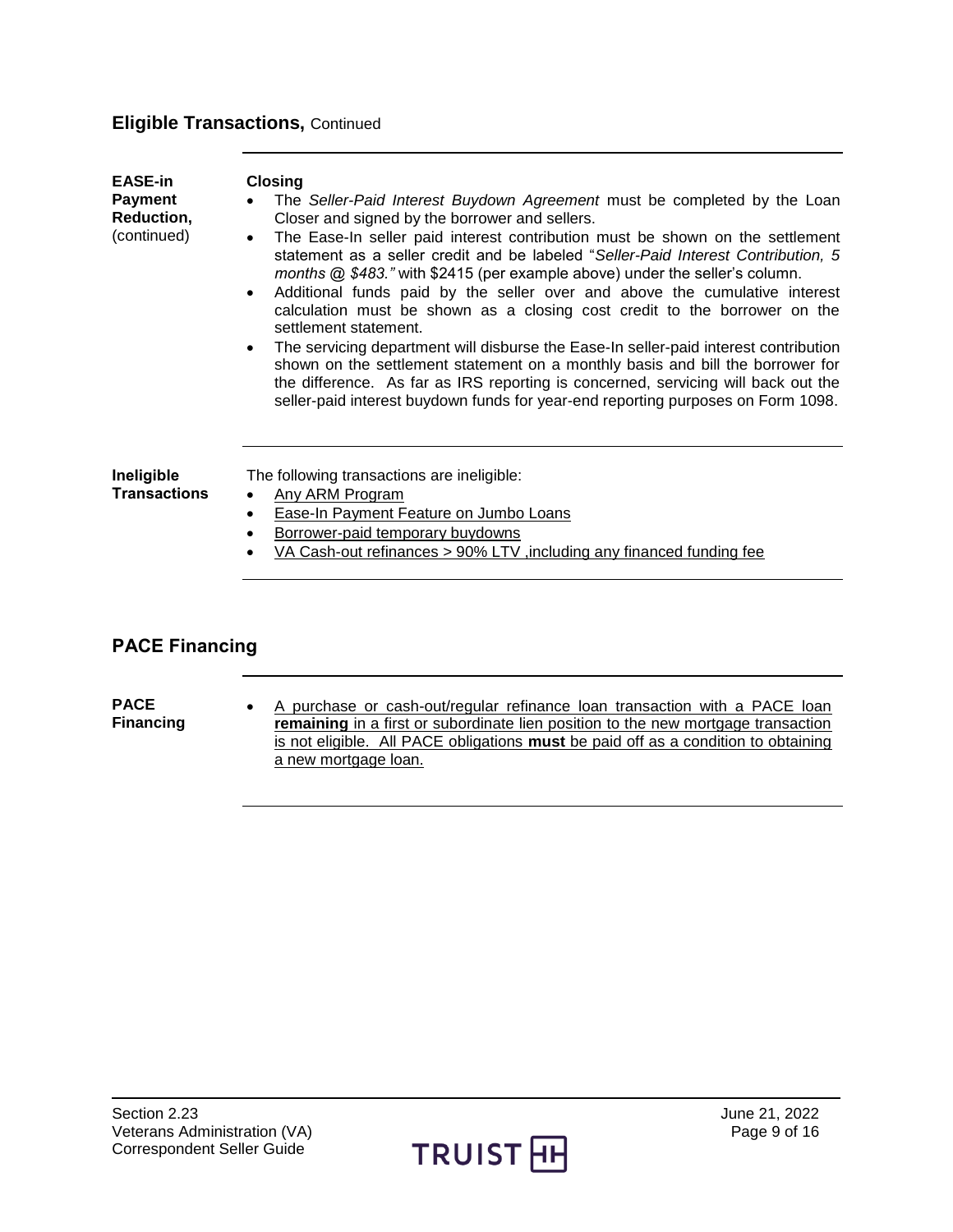## <span id="page-9-0"></span>**Refinances**

<span id="page-9-2"></span><span id="page-9-1"></span>

| Cash-Out /<br>Regular<br><b>Refinance</b> | VA Cash-out refinances > 90% LTV, including any financed funding fee, are<br>ineligible.                                                                                                                                                                                                                                                                                                                                                                                                                                                     |
|-------------------------------------------|----------------------------------------------------------------------------------------------------------------------------------------------------------------------------------------------------------------------------------------------------------------------------------------------------------------------------------------------------------------------------------------------------------------------------------------------------------------------------------------------------------------------------------------------|
| Mortgage<br>Seasoning                     | For all refinance loans, the more restrictive of VA or GNMA requirements must be<br>$\bullet$<br>met:<br>For GNMA, including the refinance of a modified VA guaranteed loan, the<br>$\bullet$<br>following seasoning applies:<br>The note date of the refinance loan must be on or after the later of:<br>the date on which the borrower has made at least six monthly payments<br>$\bullet$<br>on the loan being refinanced; and<br>the date that is 210 days after the first payment due date of the loan being<br>$\bullet$<br>refinanced |

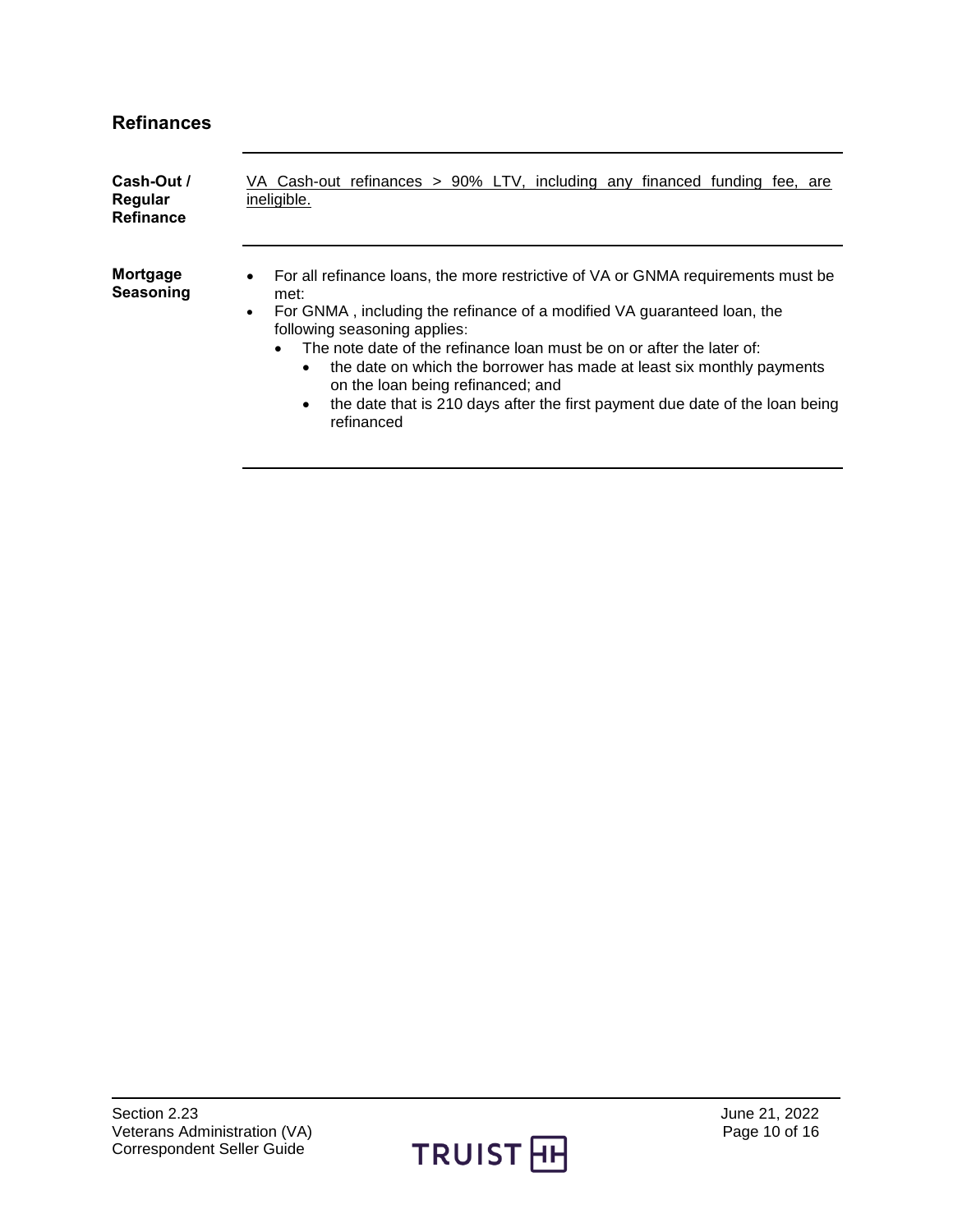### <span id="page-10-0"></span>**Geographic Restrictions**

<span id="page-10-1"></span>**General** The following table shows applicable Geographic Restrictions:

| <b>State</b> | <b>Restriction</b>                                                                                              |
|--------------|-----------------------------------------------------------------------------------------------------------------|
| Georgia      | Properties containing Georgia Power Company leasehold<br>agreements are not eligible for financing with Truist. |
| Texas        | Cash-out refinances are not eligible.                                                                           |

Reference: See Section 1.02: [Eligible Mortgage Loans](http://truistsellerguide.com/manual/cor/general/1.02EligMtg.pdf) guidelines in the *Correspondent Seller Guide* for general Truist geographic restrictions.

### <span id="page-10-2"></span>**Occupancy/Property Types**

<span id="page-10-4"></span><span id="page-10-3"></span>

| Ineligible<br><b>Property Types</b>                     | The following types of properties are ineligible:<br>Manufactured housing (mobile homes)<br>$\bullet$<br>Sinkhole homes (even if repaired)<br>$\bullet$<br>Methamphetamine homes (even if certified habitable)<br>Cooperatives                                                                                                                                                                                                                                                                                                                                                                                                |
|---------------------------------------------------------|-------------------------------------------------------------------------------------------------------------------------------------------------------------------------------------------------------------------------------------------------------------------------------------------------------------------------------------------------------------------------------------------------------------------------------------------------------------------------------------------------------------------------------------------------------------------------------------------------------------------------------|
| <b>Properties</b><br><b>Recently Listed</b><br>for Sale | If a property is listed for sale the following applies:<br>$\bullet$<br>For cash-out/regular refinances:<br>$\bullet$<br>The property must have been taken off the market for at least 60 days<br>$\bullet$<br>prior to loan application date, and<br>If the property was listed for sale within the six (6) months preceding the<br>$\bullet$<br>application (i.e., 1003) date, the maximum LTV/TLTV is limited to 85%.<br><b>Note:</b> If the property is currently listed for sale, documentation must be provided<br>that the listing agreement is terminated (it is NOT okay just to take the "For Sale"<br>sign down!). |

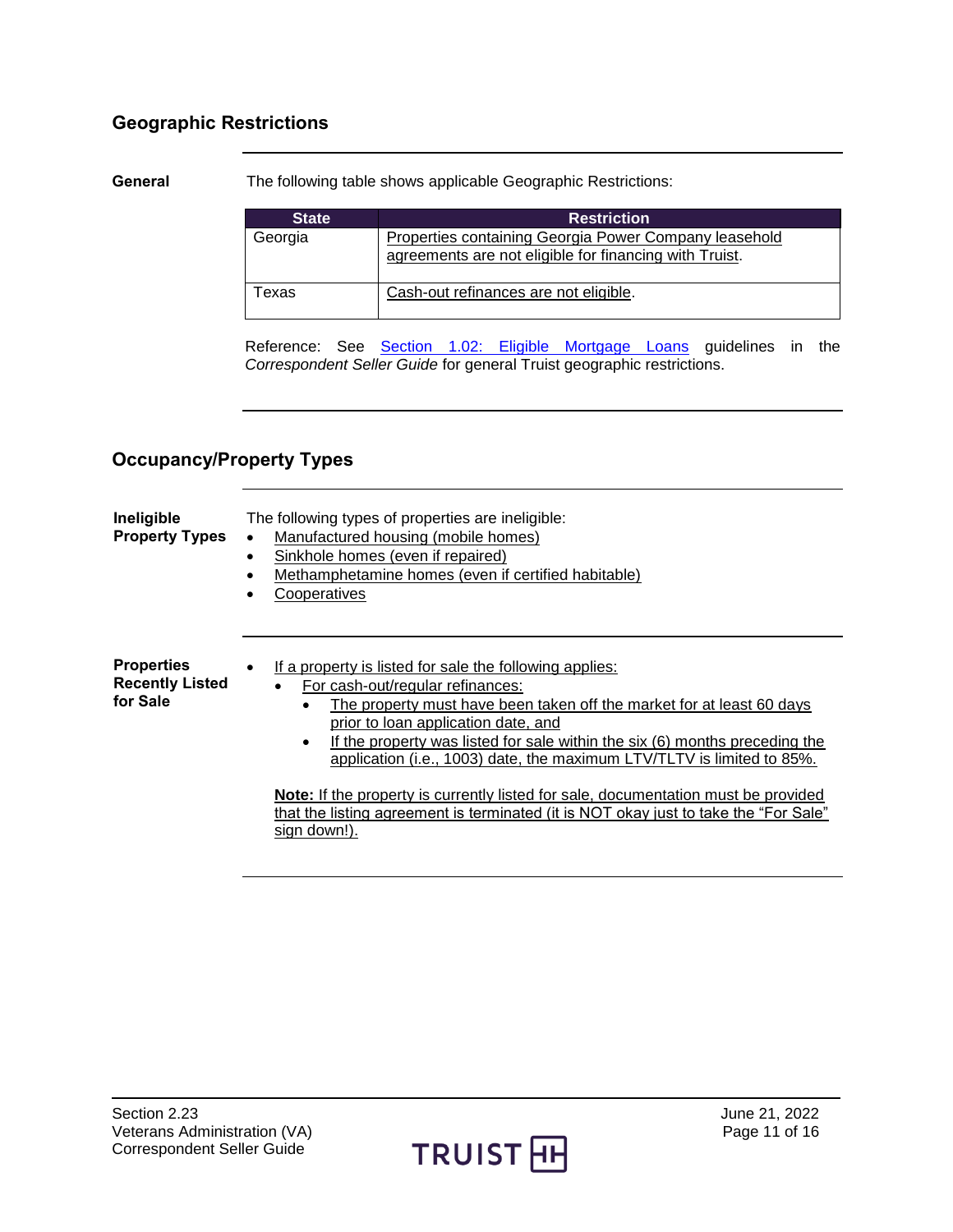## <span id="page-11-0"></span>**Eligible Borrower**

<span id="page-11-4"></span><span id="page-11-3"></span><span id="page-11-2"></span><span id="page-11-1"></span>

| <b>Permanent</b><br><b>Resident</b><br>Aliens/Non-<br>Permanent<br><b>Resident Aliens</b>              | The loan file must include evidence of the borrower's lawful permanent or non-<br>permanent residency status.<br>A valid social security number is required.                                                  |
|--------------------------------------------------------------------------------------------------------|---------------------------------------------------------------------------------------------------------------------------------------------------------------------------------------------------------------|
| <b>Income</b>                                                                                          |                                                                                                                                                                                                               |
| <b>Income</b><br><b>Documentation</b>                                                                  | Verbal VOE completed within 10 business days, prior to closing (i.e. Note date),<br>for salaried borrowers, excluding Active Duty Military.<br>IRS Form 4506-C executed by all borrowers at closing.          |
| Ineligible<br>Income                                                                                   | Income derived from an activity that is deemed illegal by federal or state law (for<br>example, income derived from a business that is legal by state law but illegal by<br>federal law cannot be considered. |
| <b>Rental Income</b><br>from<br><b>Conversion of</b><br><b>Existing</b><br>Primary<br><b>Residence</b> | A copy of the rental agreement and evidence of the security deposit and/or the<br>first month's rent must be in the loan file.<br>Three months of PITIA required for new rental property.                     |
| <b>Section 8</b><br>Homeownership<br><b>Vouchers</b>                                                   | Housing Voucher payments delivered directly to servicer (not to borrower)<br>require special servicing handling. Contact Purchase Relations to ensure there<br>are no client service failures.                |

## <span id="page-11-7"></span><span id="page-11-6"></span><span id="page-11-5"></span>**Liabilities and Qualifying Ratios**

<span id="page-11-8"></span>

| Qualifying | The maximum DTI for Truist on any VA transaction is 50% regardless of AUS |  |  |  |  |  |
|------------|---------------------------------------------------------------------------|--|--|--|--|--|
| Ratio      | findings.                                                                 |  |  |  |  |  |

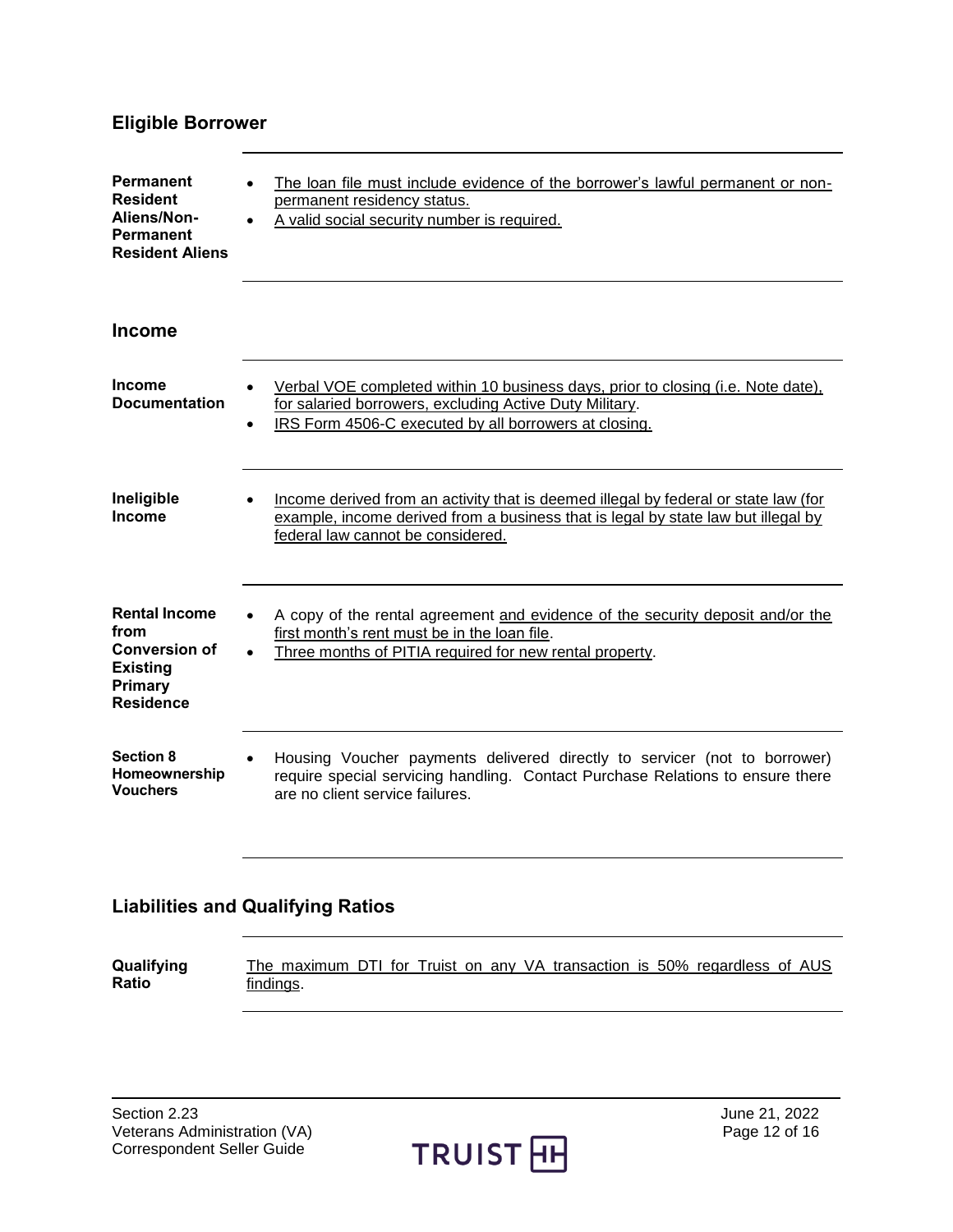## <span id="page-12-0"></span>**Credit Requirements**

<span id="page-12-5"></span><span id="page-12-4"></span><span id="page-12-3"></span><span id="page-12-2"></span><span id="page-12-1"></span>

| <b>Bankruptcy</b>                                                          | No Chapter 7 or 13 bankruptcy in the last three (3) years based on discharge date<br>allowed on Jumbo Purchase, or Cash Out/Regular Refinance.                                                                                                                                                                                                                                                                                                                                             |
|----------------------------------------------------------------------------|--------------------------------------------------------------------------------------------------------------------------------------------------------------------------------------------------------------------------------------------------------------------------------------------------------------------------------------------------------------------------------------------------------------------------------------------------------------------------------------------|
| Foreclosures,<br>Deeds in Lieu<br>of Foreclosure,<br>and Short Sales       | No Foreclosure, Deeds in Lieu of Foreclosure in the last three (3) years allowed on<br>Jumbo Purchase, or Cash Out/Regular Refinance.                                                                                                                                                                                                                                                                                                                                                      |
| <b>Collections</b>                                                         | Truist requires that individual or multiple collection accounts that have a singular<br>or cumulative balance greater than \$2000 must meet one of the following<br>requirements:<br>be paid in full using an acceptable source of funds,<br>have documented payment arrangements with the creditor(s) and include the<br>payment in the borrower's debt to income ratio<br>• a satisfactory letter of explanation and appropriate supporting documentation<br>if account(s) are disputed. |
| <b>Interest Rate</b><br><b>Reduction</b><br><b>Refinance</b><br>Loan/IRRRL | Properties previously occupied by the veteran may be eligible for an IRRRL.<br>See the topic for Credit Requirements for IRRRL in this product description for<br>more information.                                                                                                                                                                                                                                                                                                        |
| <b>Credit</b><br><b>Requirements</b><br>for <b>IRRRL</b>                   | The following requirements apply to IRRRL transactions:<br>12 month seasoning with no Mortgage (s) late payments (0x30) reporting.<br>$\bullet$<br>See subsequently presented topic "Credit Score Requirements" for additional<br><b>IRRRL</b> requirements.                                                                                                                                                                                                                               |
| <b>Credit</b><br><b>Requirements</b><br>for Jumbo<br>Loans                 | For loan amounts, less any financed funding fee, of \$647,201 to \$1,033,000, no<br>housing payment can be more than 0 x 30 days late in the past 12 months.                                                                                                                                                                                                                                                                                                                               |
|                                                                            | <b>Continued on Next Page</b>                                                                                                                                                                                                                                                                                                                                                                                                                                                              |

<span id="page-12-6"></span>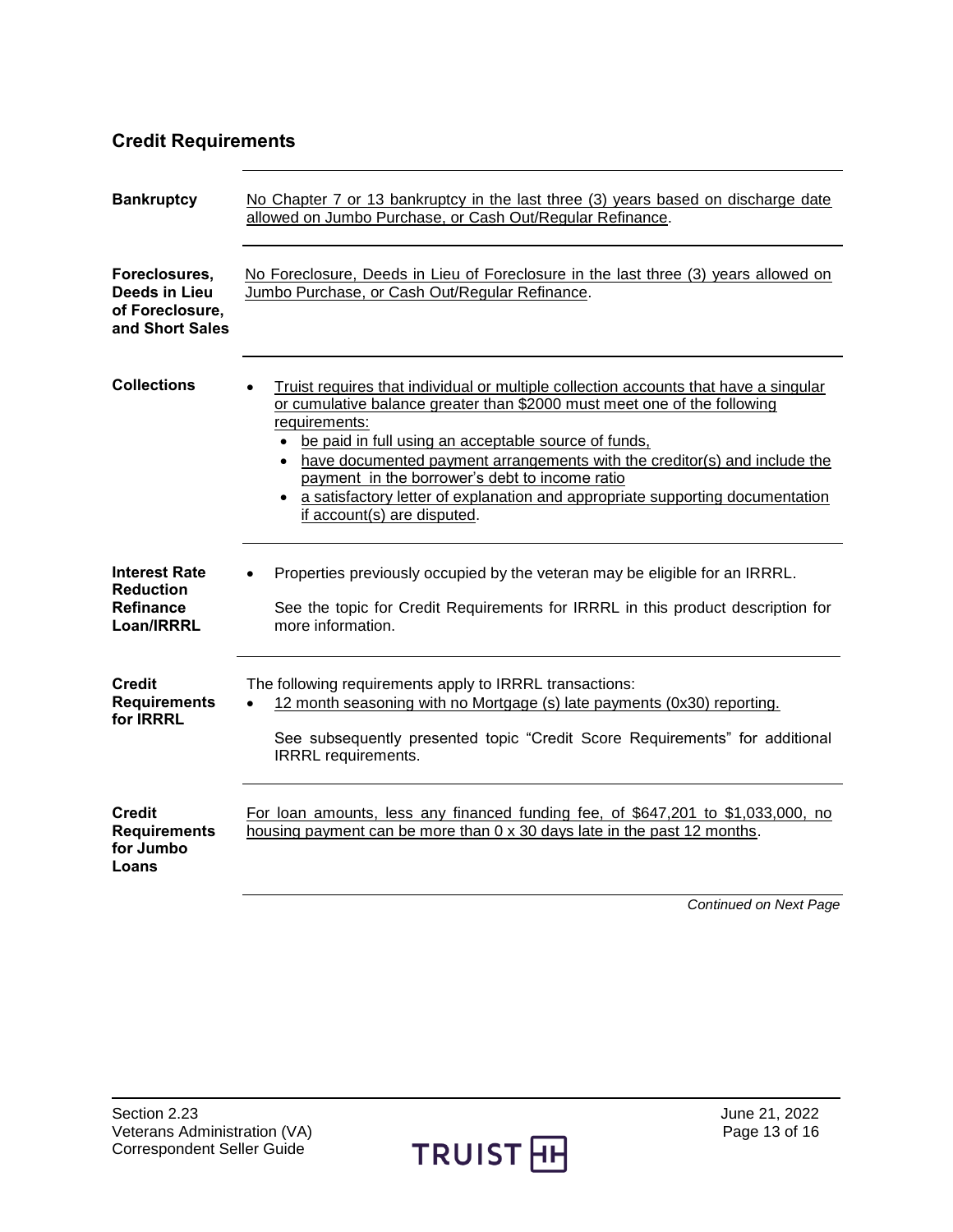#### **Credit Requirements,** Continued

#### <span id="page-13-0"></span>**Credit Score Requirements**

| <b>Transaction Type</b>          | <b>Occupancy</b>                     | <b>Minimum Credit Score</b> |
|----------------------------------|--------------------------------------|-----------------------------|
| Purchase                         | <b>Owner Occupied</b>                | 640                         |
| Cash-out Refinance               | <b>Owner Occupied</b>                | 640                         |
| <b>IRRRL-</b> currently serviced | Owner Occupied/Non-owner<br>Occupied | N/A                         |
| <b>IRRRL</b> - non- serviced     | <b>Conforming Owner Occupied</b>     | 640                         |
| <b>IRRRL</b> - non- serviced     | Jumbo Owner Occupied                 | 660                         |
| <b>IRRRL</b> - non-serviced      | Non-Owner Occupied                   | 720                         |

#### **Notes:**

• Borrower(s) with no credit score must meet VA Non-Traditional Credit Guidelines..

### <span id="page-13-1"></span>**Validation of Parties to the Transaction/Program Participants**

<span id="page-13-2"></span>General Transactions that involve parties found on the Truist Ineligible List are not eligible for purchase.

> See the topic "Truist Ineligible List Certification" within Section 1.19: Fraud [Prevention Guidelines](https://truistsellerguide.com/manual/cor/general/1.19FraudPreventionGuidelines.pdf) of the *Correspondent Seller Guide* for additional information.

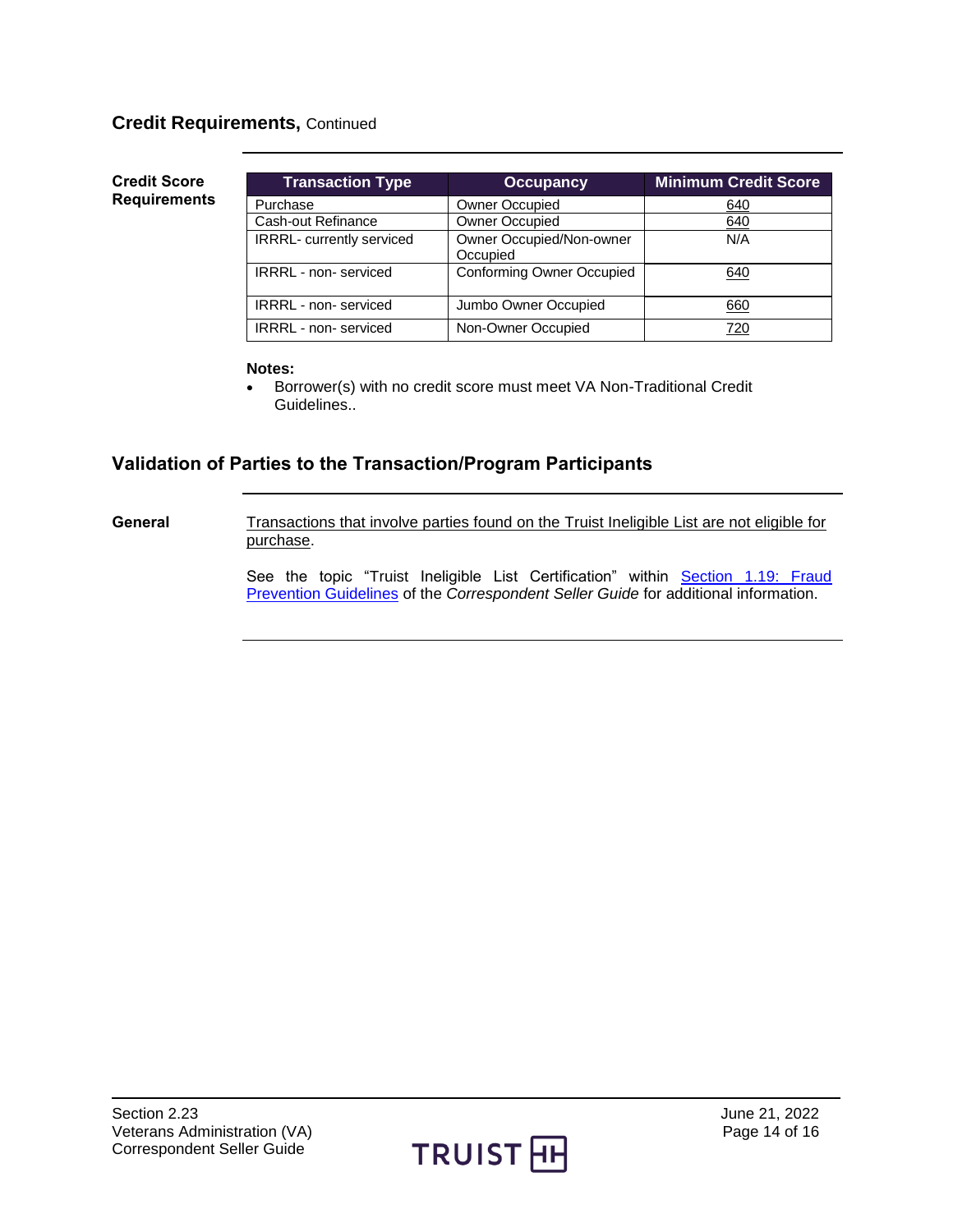<span id="page-14-1"></span><span id="page-14-0"></span>

| <b>CRA Incentive and</b><br><b>Verification</b> | <b>Target Area</b><br>Loan eligibility for CRA Incentive is limited to Truist Bank's Community<br>Reinvestment Act (CRA) assessment areas. It is also based on the subject<br>property being located in a low-or-moderate income census tract or the<br>borrower's income being equal to or lower than Truist's maximum allowable<br>income level for the property county.<br>Truist's assessment areas are NOT located in all areas of the states.<br>$\bullet$<br>To determine if your loan qualifies for the incentive(s), take the following<br>$\bullet$<br>steps: |                                                                                                 |                                                                                                                                                                                                                                   |  |  |
|-------------------------------------------------|-------------------------------------------------------------------------------------------------------------------------------------------------------------------------------------------------------------------------------------------------------------------------------------------------------------------------------------------------------------------------------------------------------------------------------------------------------------------------------------------------------------------------------------------------------------------------|-------------------------------------------------------------------------------------------------|-----------------------------------------------------------------------------------------------------------------------------------------------------------------------------------------------------------------------------------|--|--|
|                                                 | <b>Step</b>                                                                                                                                                                                                                                                                                                                                                                                                                                                                                                                                                             |                                                                                                 | <b>Action</b>                                                                                                                                                                                                                     |  |  |
|                                                 | 1                                                                                                                                                                                                                                                                                                                                                                                                                                                                                                                                                                       | Go to www.truistgeocoder.com                                                                    |                                                                                                                                                                                                                                   |  |  |
|                                                 | $\overline{2}$                                                                                                                                                                                                                                                                                                                                                                                                                                                                                                                                                          | <b>Enter Password: CORRES</b>                                                                   |                                                                                                                                                                                                                                   |  |  |
|                                                 | 3                                                                                                                                                                                                                                                                                                                                                                                                                                                                                                                                                                       |                                                                                                 | Input your borrower's annual income and property address                                                                                                                                                                          |  |  |
|                                                 | $\overline{4}$                                                                                                                                                                                                                                                                                                                                                                                                                                                                                                                                                          |                                                                                                 | You will receive either a "Qualified" or "not-Qualified" value                                                                                                                                                                    |  |  |
|                                                 | 5                                                                                                                                                                                                                                                                                                                                                                                                                                                                                                                                                                       | If "Qualified," lock your loan at LendingSpace                                                  |                                                                                                                                                                                                                                   |  |  |
|                                                 | 6                                                                                                                                                                                                                                                                                                                                                                                                                                                                                                                                                                       | 0560A),<br>if<br>required.<br>locked.<br>information and make the appropriate price adjustment. | Complete the CRA Census Tract Verification Form (COR<br>Email<br>completed<br>form<br>to<br>truist.Corr.CRA@truist.com within 48 hours of loan being<br>If the form is received within 48 hours of lock, Truist will validate the |  |  |
| <b>Interest Rate</b><br>and Price               | Truist's Rate Sheet.                                                                                                                                                                                                                                                                                                                                                                                                                                                                                                                                                    |                                                                                                 | The initial interest rate and discount points are established by Truist. Refer to                                                                                                                                                 |  |  |
| <b>Registration</b><br>and Lock-In              | Reference: See Section 1.03: Loan Registration and Lock-in Procedures, of the<br>Correspondent Seller Guide for additional requirements.                                                                                                                                                                                                                                                                                                                                                                                                                                |                                                                                                 |                                                                                                                                                                                                                                   |  |  |
| <b>Program Codes</b>                            |                                                                                                                                                                                                                                                                                                                                                                                                                                                                                                                                                                         | The following table shows program codes                                                         |                                                                                                                                                                                                                                   |  |  |
|                                                 |                                                                                                                                                                                                                                                                                                                                                                                                                                                                                                                                                                         | <b>Product</b>                                                                                  | <b>Program Codes</b>                                                                                                                                                                                                              |  |  |

| <b>Product</b>                                                                   | <b>Program Codes</b> |
|----------------------------------------------------------------------------------|----------------------|
| VA 15 Yr. Fixed                                                                  | V15FX                |
| VA 30 Yr. Fixed                                                                  | V <sub>30</sub> FX   |
| VA Jumbo 30 Yr Fixed                                                             | V30JFX               |
| VA 30 Yr (Fixed Rate Seller-Paid Interest<br>Buydown (Ease-In Payment Reduction) | V <sub>30</sub> SPI  |